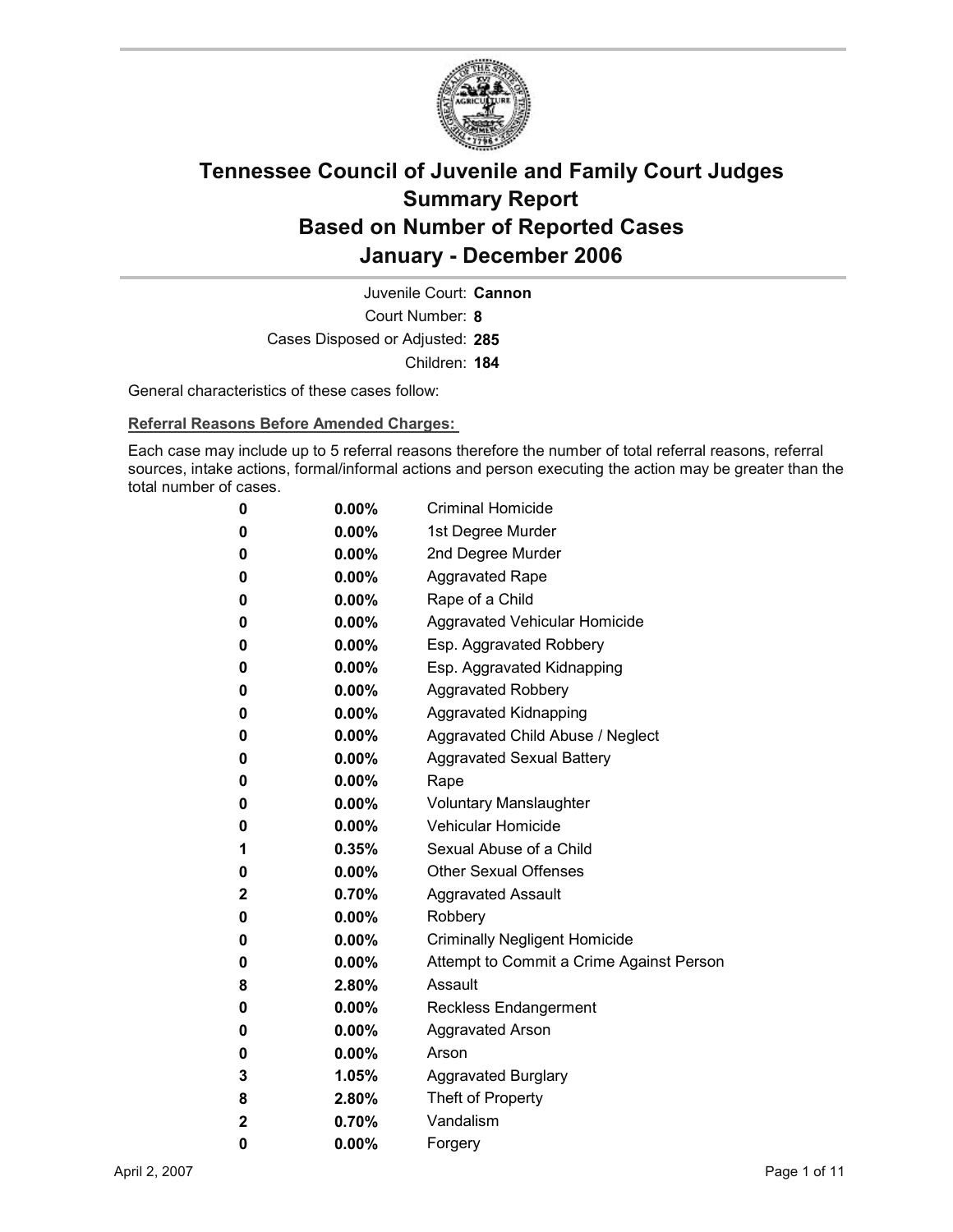

Juvenile Court: **Cannon**

Court Number: **8**

Cases Disposed or Adjusted: **285**

Children: **184**

#### **Referral Reasons Before Amended Charges:**

Each case may include up to 5 referral reasons therefore the number of total referral reasons, referral sources, intake actions, formal/informal actions and person executing the action may be greater than the total number of cases.

| 0            | 0.00%    | <b>Worthless Checks</b>                                     |
|--------------|----------|-------------------------------------------------------------|
| 0            | $0.00\%$ | Illegal Possession / Fraudulent Use of Credit / Debit Cards |
| 0            | 0.00%    | <b>Burglary</b>                                             |
| 0            | 0.00%    | Unauthorized Use of a Vehicle                               |
| 0            | $0.00\%$ | <b>Cruelty to Animals</b>                                   |
| 0            | $0.00\%$ | Sale of Controlled Substances                               |
| 0            | $0.00\%$ | <b>Other Drug Offenses</b>                                  |
| 8            | 2.80%    | Possession of Controlled Substances                         |
| 0            | $0.00\%$ | <b>Criminal Attempt</b>                                     |
| 0            | $0.00\%$ | Carrying Weapons on School Property                         |
| 0            | $0.00\%$ | Unlawful Carrying / Possession of a Weapon                  |
| $\mathbf{2}$ | 0.70%    | <b>Evading Arrest</b>                                       |
| 0            | $0.00\%$ | Escape                                                      |
| $\mathbf{2}$ | 0.70%    | Driving Under Influence (DUI)                               |
| 8            | 2.80%    | Possession / Consumption of Alcohol                         |
| 0            | $0.00\%$ | Resisting Stop, Frisk, Halt, Arrest or Search               |
| 0            | $0.00\%$ | <b>Aggravated Criminal Trespass</b>                         |
| 1            | 0.35%    | Harassment                                                  |
| 0            | $0.00\%$ | Failure to Appear                                           |
| 0            | $0.00\%$ | Filing a False Police Report                                |
| 0            | $0.00\%$ | Criminal Impersonation                                      |
| 4            | 1.40%    | <b>Disorderly Conduct</b>                                   |
| 0            | 0.00%    | <b>Criminal Trespass</b>                                    |
| 2            | 0.70%    | <b>Public Intoxication</b>                                  |
| 0            | 0.00%    | Gambling                                                    |
| 22           | 7.69%    | Traffic                                                     |
| 0            | 0.00%    | <b>Local Ordinances</b>                                     |
| 0            | $0.00\%$ | Violation of Wildlife Regulations                           |
| 0            | 0.00%    | Contempt of Court                                           |
| 11           | 3.85%    | Violation of Probation                                      |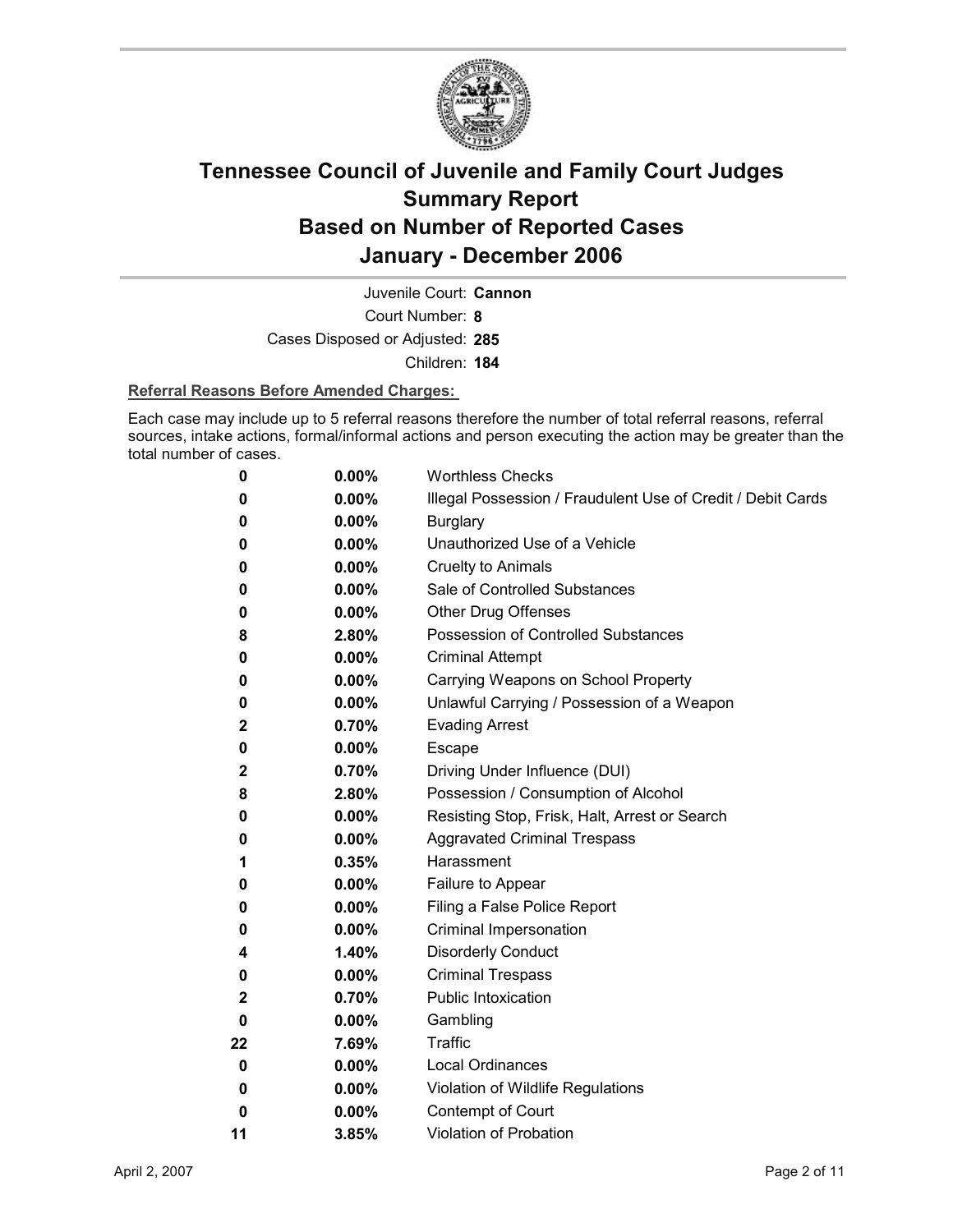

Court Number: **8** Juvenile Court: **Cannon** Cases Disposed or Adjusted: **285** Children: **184**

#### **Referral Reasons Before Amended Charges:**

Each case may include up to 5 referral reasons therefore the number of total referral reasons, referral sources, intake actions, formal/informal actions and person executing the action may be greater than the total number of cases.

| 286         | 100.00%        | <b>Total Referrals</b>                                 |
|-------------|----------------|--------------------------------------------------------|
| 0           | 0.00%          | Other                                                  |
| 0           | $0.00\%$       | <b>Consent to Marry</b>                                |
| 0           | $0.00\%$       | <b>Request for Medical Treatment</b>                   |
| 64          | 22.38%         | Child Support                                          |
| 0           | 0.00%          | Paternity / Legitimation                               |
| 0           | $0.00\%$       | Visitation                                             |
| $\mathbf 2$ | 0.70%          | Custody                                                |
| 26          | 9.09%          | <b>Foster Care Review</b>                              |
| 0           | 0.00%          | <b>Administrative Review</b>                           |
| 78          | 27.27%         | <b>Judicial Review</b>                                 |
| 0           | 0.00%          | Violation of Informal Adjustment                       |
| 0           | 0.00%          | Violation of Pretrial Diversion                        |
| 0           | 0.00%          | <b>Termination of Parental Rights</b>                  |
| 14          | 4.90%          | Dependency / Neglect                                   |
| $\bf{0}$    | $0.00\%$       | <b>Physically Abused Child</b>                         |
| 0           | 0.00%          | Sexually Abused Child                                  |
| 2           | 0.70%          | Violation of Curfew                                    |
| 0           | 0.00%          | Violation of a Valid Court Order                       |
| 0<br>4      | 0.00%<br>1.40% | Out-of-State Runaway<br>Possession of Tobacco Products |
| 7           | 2.45%          | In-State Runaway                                       |
| 1           | 0.35%          | Truancy                                                |
| 4           | 1.40%          | <b>Unruly Behavior</b>                                 |
|             |                |                                                        |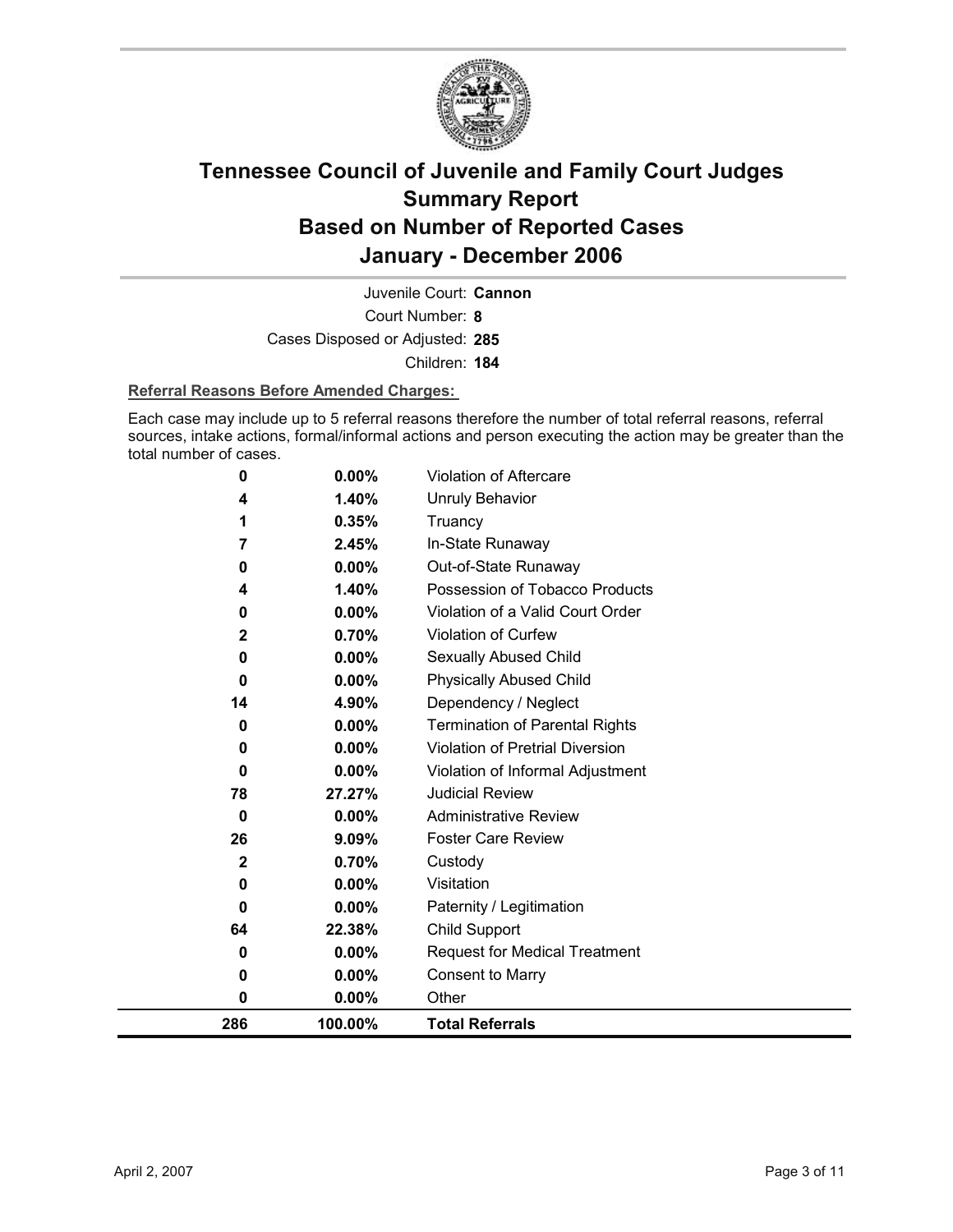

| Juvenile Court: Cannon |                                 |                                   |  |  |
|------------------------|---------------------------------|-----------------------------------|--|--|
| Court Number: 8        |                                 |                                   |  |  |
|                        | Cases Disposed or Adjusted: 285 |                                   |  |  |
|                        |                                 | Children: 184                     |  |  |
|                        | <b>Referral Sources: 1</b>      |                                   |  |  |
| 79                     | 27.62%                          | Law Enforcement                   |  |  |
| 8                      | 2.80%                           | Parents                           |  |  |
| 1                      | 0.35%                           | Relatives                         |  |  |
| 0                      | 0.00%                           | Self                              |  |  |
| 1                      | 0.35%                           | School                            |  |  |
| 0                      | 0.00%                           | <b>CSA</b>                        |  |  |
| 107                    | 37.41%                          | <b>DCS</b>                        |  |  |
| 0                      | 0.00%                           | Other State Department            |  |  |
| 64                     | 22.38%                          | <b>District Attorney's Office</b> |  |  |
| 22                     | 7.69%                           | <b>Court Staff</b>                |  |  |
| 0                      | 0.00%                           | Social Agency                     |  |  |
| 0                      | 0.00%                           | <b>Other Court</b>                |  |  |
| 4                      | 1.40%                           | Victim                            |  |  |
| 0                      | 0.00%                           | Child & Parent                    |  |  |
| 0                      | 0.00%                           | Hospital                          |  |  |
| 0                      | 0.00%                           | Unknown                           |  |  |
| 0                      | 0.00%                           | Other                             |  |  |
| 286                    | 100.00%                         | <b>Total Referral Sources</b>     |  |  |

### **Age of Child at Referral: 2**

| 184 | 100.00%  | <b>Total Child Count</b> |
|-----|----------|--------------------------|
| 0   | $0.00\%$ | Unknown / Not Reported   |
| 1   | 0.54%    | Ages 19 and Over         |
| 38  | 20.65%   | Ages 17 through 18       |
| 48  | 26.09%   | Ages 15 through 16       |
| 24  | 13.04%   | Ages 13 through 14       |
| 7   | 3.80%    | Ages 11 through 12       |
| 66  | 35.87%   | Ages 10 and Under        |
|     |          |                          |

<sup>1</sup> If different than number of Referral Reasons (286), verify accuracy of your court's data.

<sup>2</sup> One child could be counted in multiple categories, verify accuracy of your court's data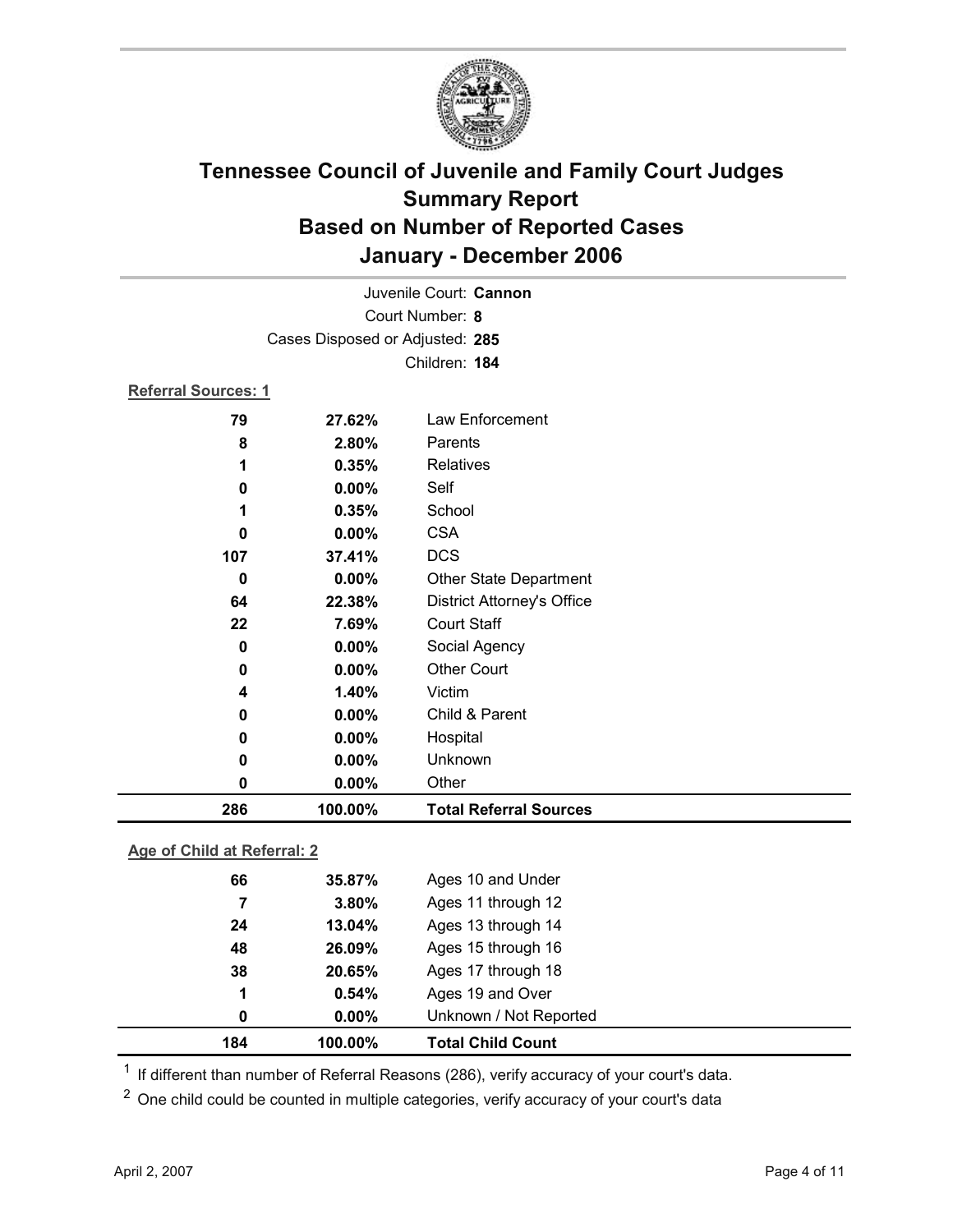

| Juvenile Court: Cannon                  |         |                          |  |  |  |
|-----------------------------------------|---------|--------------------------|--|--|--|
| Court Number: 8                         |         |                          |  |  |  |
| Cases Disposed or Adjusted: 285         |         |                          |  |  |  |
|                                         |         | Children: 184            |  |  |  |
| Sex of Child: 1                         |         |                          |  |  |  |
| 112                                     | 60.87%  | Male                     |  |  |  |
| 72                                      | 39.13%  | Female                   |  |  |  |
| $\mathbf 0$                             | 0.00%   | Unknown                  |  |  |  |
| 184                                     | 100.00% | <b>Total Child Count</b> |  |  |  |
| Race of Child: 1                        |         |                          |  |  |  |
| 172                                     | 93.48%  | White                    |  |  |  |
| 3                                       | 1.63%   | African American         |  |  |  |
| $\pmb{0}$                               | 0.00%   | <b>Native American</b>   |  |  |  |
| 0                                       | 0.00%   | Asian                    |  |  |  |
| 9                                       | 4.89%   | Mixed                    |  |  |  |
| 0                                       | 0.00%   | Unknown                  |  |  |  |
| 184                                     | 100.00% | <b>Total Child Count</b> |  |  |  |
| <b>Hispanic Origin: 1</b>               |         |                          |  |  |  |
| $\overline{\mathbf{4}}$                 | 2.17%   | Yes                      |  |  |  |
| 180                                     | 97.83%  | <b>No</b>                |  |  |  |
| $\mathbf 0$                             | 0.00%   | Unknown                  |  |  |  |
| 184                                     | 100.00% | <b>Total Child Count</b> |  |  |  |
| <b>School Enrollment of Children: 1</b> |         |                          |  |  |  |
| 141                                     | 76.63%  | Yes                      |  |  |  |
| 37                                      | 20.11%  | No                       |  |  |  |
| $6\phantom{1}$                          | 3.26%   | Unknown                  |  |  |  |
| 184                                     | 100.00% | <b>Total Child Count</b> |  |  |  |

 $1$  One child could be counted in multiple categories, verify accuracy of your court's data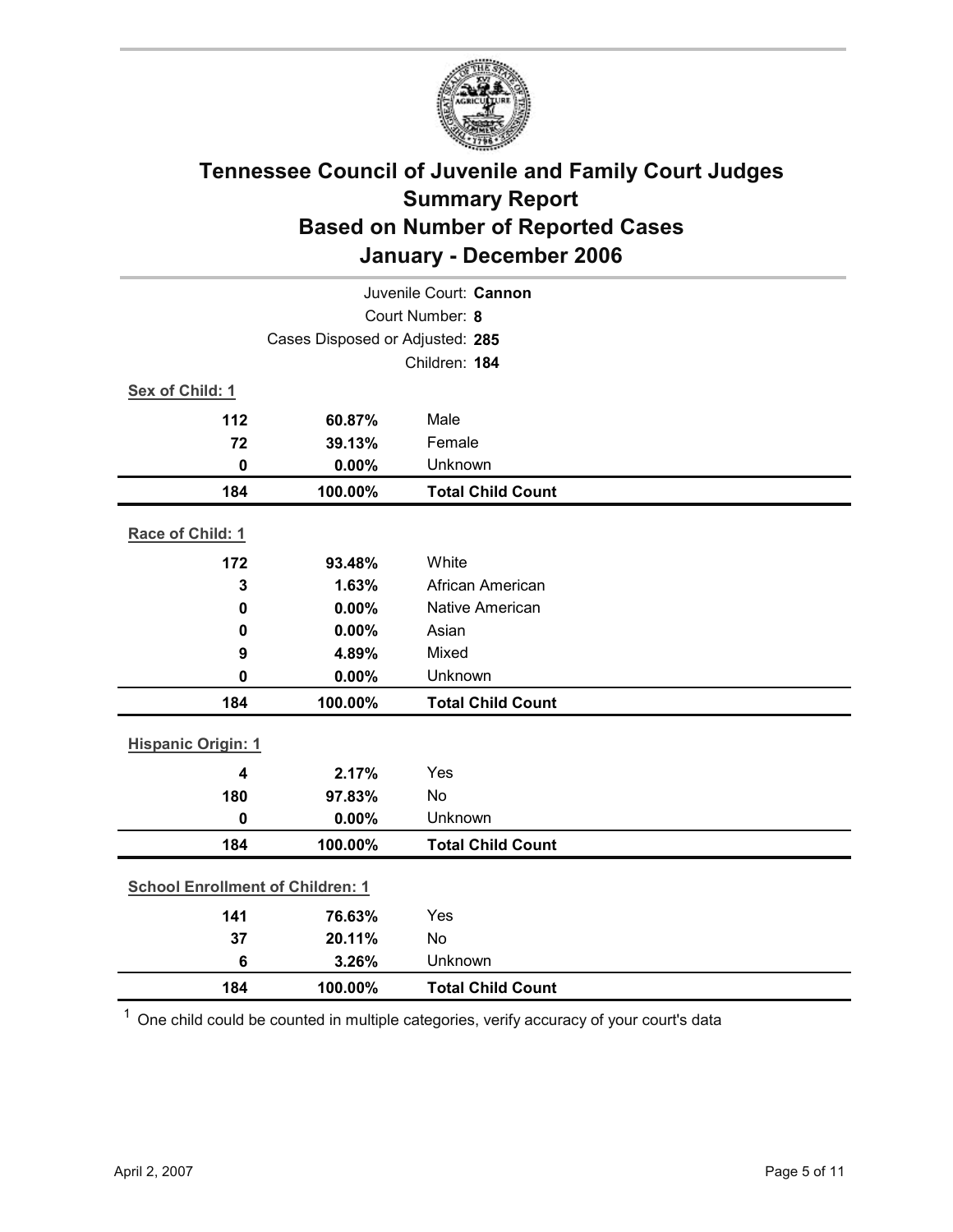

Court Number: **8** Juvenile Court: **Cannon** Cases Disposed or Adjusted: **285** Children: **184**

**Living Arrangement of Child at Time of Referral: 1**

| 184 | 100.00%  | <b>Total Child Count</b>     |
|-----|----------|------------------------------|
| 0   | $0.00\%$ | Other                        |
| 0   | $0.00\%$ | Unknown                      |
| 0   | $0.00\%$ | Independent                  |
| 1   | $0.54\%$ | In an Institution            |
| 0   | $0.00\%$ | In a Residential Center      |
| 6   | 3.26%    | In a Group Home              |
| 14  | 7.61%    | With Foster Family           |
| 0   | $0.00\%$ | <b>With Adoptive Parents</b> |
| 13  | 7.07%    | <b>With Relatives</b>        |
| 8   | 4.35%    | With Father                  |
| 71  | 38.59%   | With Mother                  |
| 19  | 10.33%   | With Mother and Stepfather   |
| 3   | $1.63\%$ | With Father and Stepmother   |
| 49  | 26.63%   | With Both Biological Parents |
|     |          |                              |

#### **Type of Detention: 2**

| 285 | 100.00%  | <b>Total Detention Count</b> |
|-----|----------|------------------------------|
| 0   | $0.00\%$ | Other                        |
| 280 | 98.25%   | Does Not Apply               |
| 0   | $0.00\%$ | <b>Unknown</b>               |
| 0   | $0.00\%$ | <b>Psychiatric Hospital</b>  |
| 2   | 0.70%    | Jail - No Separation         |
| 0   | $0.00\%$ | Jail - Partial Separation    |
| 0   | $0.00\%$ | Jail - Complete Separation   |
| 3   | 1.05%    | Juvenile Detention Facility  |
| 0   | $0.00\%$ | Non-Secure Placement         |
|     |          |                              |

 $<sup>1</sup>$  One child could be counted in multiple categories, verify accuracy of your court's data</sup>

 $2$  If different than number of Cases (285) verify accuracy of your court's data.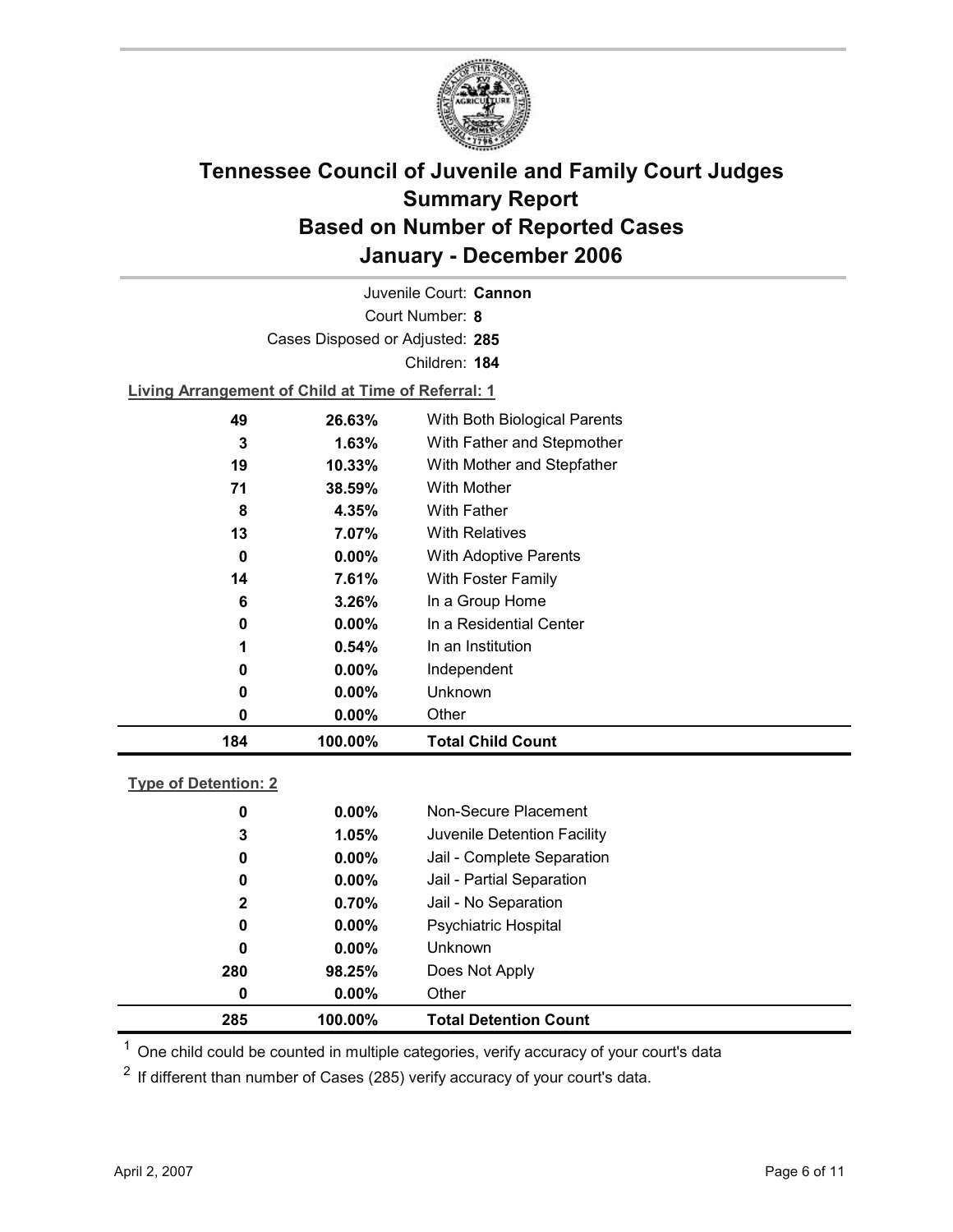

| Juvenile Court: Cannon   |                                                    |                                     |  |  |
|--------------------------|----------------------------------------------------|-------------------------------------|--|--|
| Court Number: 8          |                                                    |                                     |  |  |
|                          | Cases Disposed or Adjusted: 285                    |                                     |  |  |
|                          |                                                    | Children: 184                       |  |  |
|                          | <b>Placement After Secure Detention Hearing: 1</b> |                                     |  |  |
| 1                        | 0.35%<br>Returned to Prior Living Arrangement      |                                     |  |  |
| 0                        | $0.00\%$                                           | Juvenile Detention Facility         |  |  |
| 0                        | 0.00%                                              | Jail                                |  |  |
| 1                        | 0.35%                                              | Shelter / Group Home                |  |  |
| 3                        | 1.05%                                              | <b>Foster Family Home</b>           |  |  |
| 0                        | Psychiatric Hospital<br>0.00%                      |                                     |  |  |
| 0                        | Unknown / Not Reported<br>$0.00\%$                 |                                     |  |  |
| 280                      | Does Not Apply<br>98.25%                           |                                     |  |  |
| 0                        | Other<br>$0.00\%$                                  |                                     |  |  |
|                          |                                                    |                                     |  |  |
| 285                      | 100.00%                                            | <b>Total Placement Count</b>        |  |  |
|                          |                                                    |                                     |  |  |
| <b>Intake Actions: 2</b> |                                                    |                                     |  |  |
| 120                      | 41.96%                                             | <b>Petition Filed</b>               |  |  |
| 7                        | 2.45%                                              | <b>Motion Filed</b>                 |  |  |
| 20                       | 6.99%                                              | <b>Citation Processed</b>           |  |  |
| $\mathbf{3}$             | 1.05%                                              | Notification of Paternity Processed |  |  |
| 91                       | 31.82%                                             | Scheduling of Judicial Review       |  |  |
| 0                        | 0.00%                                              | Scheduling of Administrative Review |  |  |
| 26                       | 9.09%                                              | Scheduling of Foster Care Review    |  |  |
| 0                        | $0.00\%$                                           | Unknown                             |  |  |
| 0                        | $0.00\%$                                           | Does Not Apply                      |  |  |
| 19<br>286                | 6.64%<br>100.00%                                   | Other<br><b>Total Intake Count</b>  |  |  |

 $1$  If different than number of Cases (285) verify accuracy of your court's data.

 $2$  If different than number of Referral Reasons (286), verify accuracy of your court's data.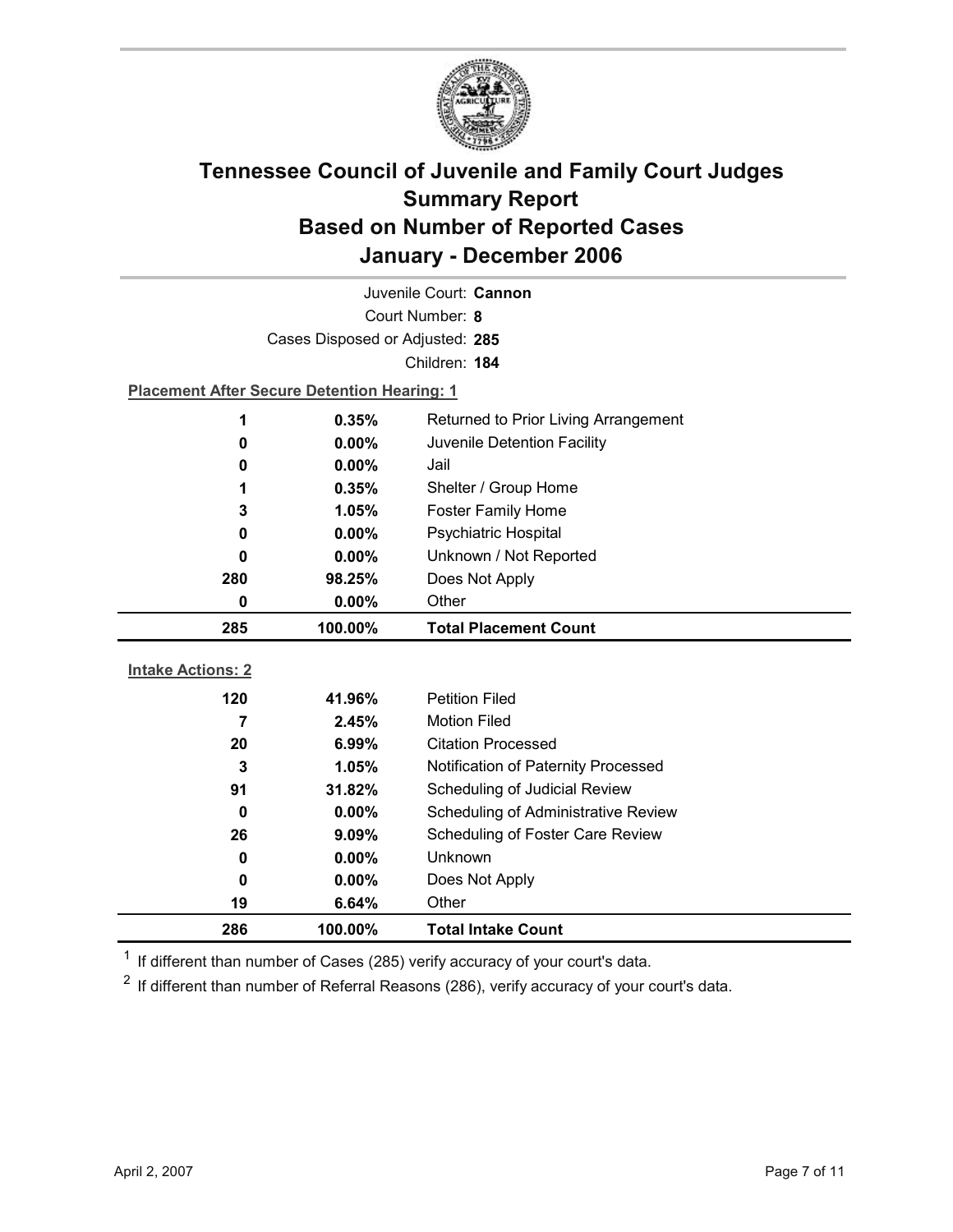

Court Number: **8** Juvenile Court: **Cannon** Cases Disposed or Adjusted: **285** Children: **184**

#### **Last Grade Completed by Child: 1**

| 36                                      | 19.57%   | Too Young for School     |  |
|-----------------------------------------|----------|--------------------------|--|
| 1                                       | 0.54%    | Preschool                |  |
| 0                                       | $0.00\%$ | Kindergarten             |  |
| 0                                       | 0.00%    | 1st Grade                |  |
| 0                                       | 0.00%    | 2nd Grade                |  |
| $\mathbf 2$                             | 1.09%    | 3rd Grade                |  |
| 1                                       | 0.54%    | 4th Grade                |  |
| 0                                       | 0.00%    | 5th Grade                |  |
| $\mathbf 2$                             | 1.09%    | 6th Grade                |  |
| 8                                       | 4.35%    | 7th Grade                |  |
| 11                                      | 5.98%    | 8th Grade                |  |
| 12                                      | 6.52%    | 9th Grade                |  |
| 15                                      | 8.15%    | 10th Grade               |  |
| 16                                      | 8.70%    | 11th Grade               |  |
| 1                                       | 0.54%    | 12th Grade               |  |
| 0                                       | 0.00%    | Non-Graded Special Ed    |  |
| 0                                       | 0.00%    | <b>GED</b>               |  |
| 0                                       | 0.00%    | Graduated                |  |
| 0                                       | 0.00%    | Never Attended School    |  |
| 79                                      | 42.93%   | Unknown                  |  |
| 0                                       | 0.00%    | Other                    |  |
| 184                                     | 100.00%  | <b>Total Child Count</b> |  |
| <b>Enrolled in Special Education: 1</b> |          |                          |  |
|                                         |          |                          |  |
| 14                                      | 7.61%    | Yes                      |  |
| 99                                      | 53.80%   | No                       |  |

 $1$  One child could be counted in multiple categories, verify accuracy of your court's data

**71 38.59%** Unknown

**184 100.00% Total Child Count**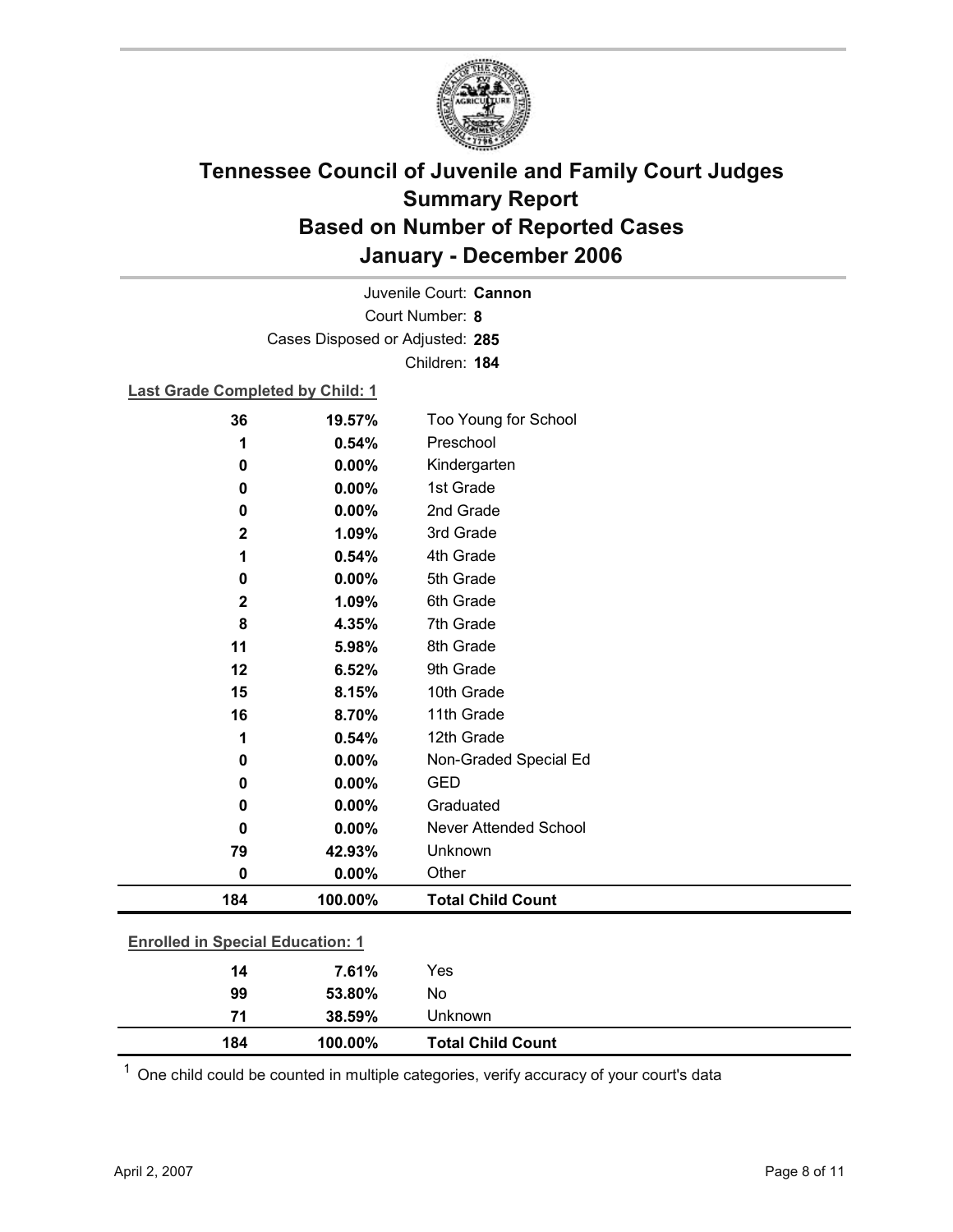

| Juvenile Court: Cannon       |                                 |                           |  |  |
|------------------------------|---------------------------------|---------------------------|--|--|
|                              | Court Number: 8                 |                           |  |  |
|                              | Cases Disposed or Adjusted: 285 |                           |  |  |
|                              | Children: 184                   |                           |  |  |
| <b>Action Executed By: 1</b> |                                 |                           |  |  |
| 261                          | 91.26%                          | Judge                     |  |  |
| 0                            | $0.00\%$                        | Referee                   |  |  |
| 0                            | $0.00\%$                        | YSO                       |  |  |
| 25                           | 8.74%                           | Other                     |  |  |
| 0                            | $0.00\%$                        | Unknown / Not Reported    |  |  |
| 286                          | 100.00%                         | <b>Total Action Count</b> |  |  |

#### **Formal / Informal Actions: 1**

| 5   | 1.75%    | Dismissed                                      |
|-----|----------|------------------------------------------------|
| 0   | $0.00\%$ | Retired / Nolle Prosequi                       |
| 43  | 15.03%   | <b>Complaint Substantiated Delinquent</b>      |
| 19  | 6.64%    | <b>Complaint Substantiated Status Offender</b> |
| 11  | 3.85%    | Complaint Substantiated Dependent / Neglected  |
| 1   | 0.35%    | <b>Complaint Substantiated Abused</b>          |
| 0   | $0.00\%$ | <b>Complaint Substantiated Mentally III</b>    |
| 0   | $0.00\%$ | Informal Adjustment                            |
| 23  | $8.04\%$ | <b>Pretrial Diversion</b>                      |
| 0   | $0.00\%$ | <b>Transfer to Adult Court Hearing</b>         |
| 0   | $0.00\%$ | Charges Cleared by Transfer to Adult Court     |
| 61  | 21.33%   | <b>Special Proceeding</b>                      |
| 11  | 3.85%    | <b>Review Concluded</b>                        |
| 111 | 38.81%   | Case Held Open                                 |
| 1   | 0.35%    | Other                                          |
| 0   | $0.00\%$ | Unknown / Not Reported                         |
| 286 | 100.00%  | <b>Total Action Count</b>                      |

 $1$  If different than number of Referral Reasons (286), verify accuracy of your court's data.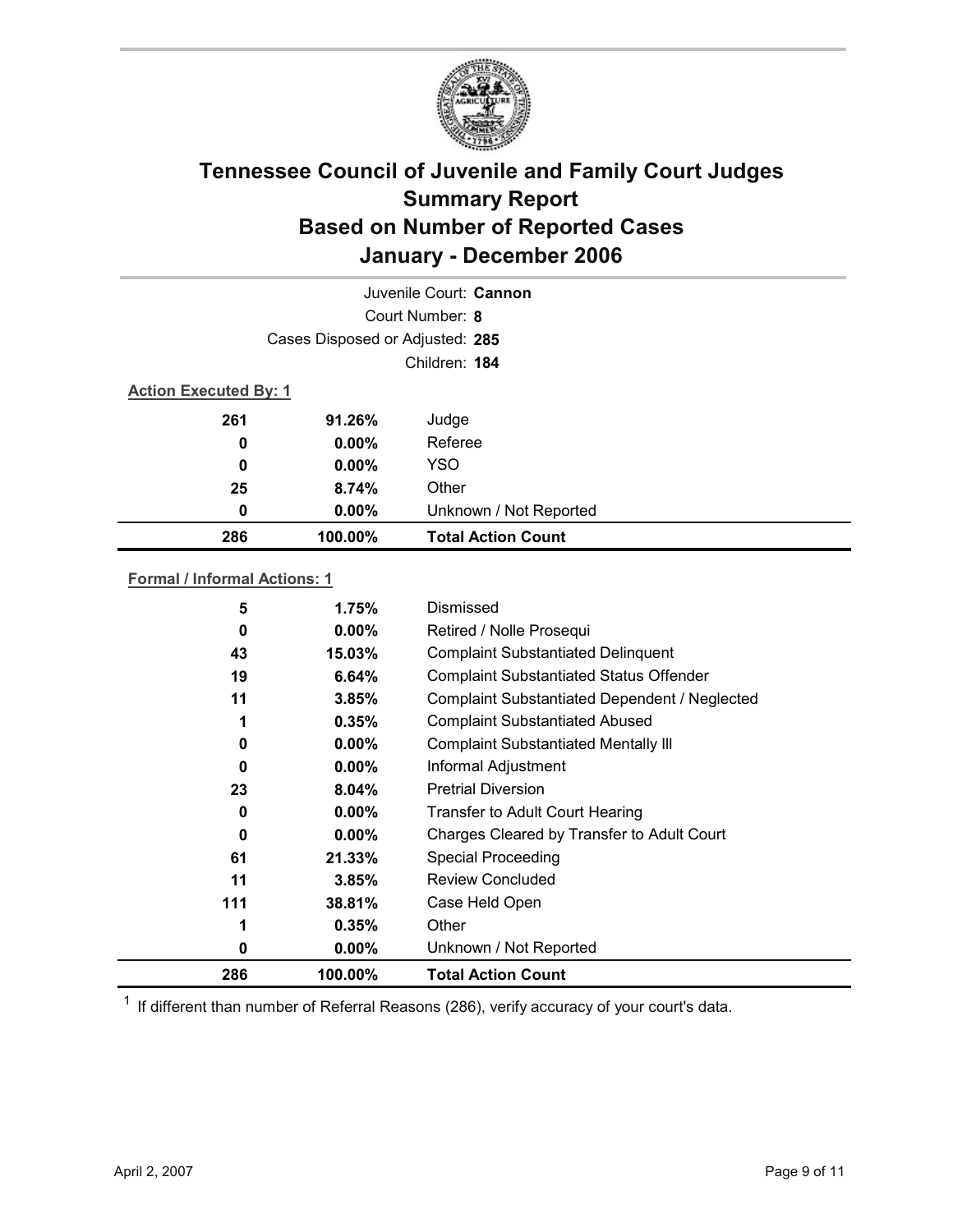

|                                 |                                                       | Juvenile Court: Cannon                               |  |
|---------------------------------|-------------------------------------------------------|------------------------------------------------------|--|
|                                 |                                                       | Court Number: 8                                      |  |
| Cases Disposed or Adjusted: 285 |                                                       |                                                      |  |
| Children: 184                   |                                                       |                                                      |  |
| <b>Case Outcomes:</b>           | There can be multiple outcomes for one child or case. |                                                      |  |
| 6                               | 1.54%                                                 | Case Dismissed                                       |  |
| $\mathbf 2$                     | 0.51%                                                 | Case Retired or Nolle Prosequi                       |  |
| $\mathbf{2}$                    | 0.51%                                                 | Warned / Counseled                                   |  |
| 110                             | 28.28%                                                | Held Open For Review                                 |  |
| 44                              | 11.31%                                                | Supervision / Probation to Juvenile Court            |  |
| 0                               | 0.00%                                                 | <b>Probation to Parents</b>                          |  |
| 0                               | $0.00\%$                                              | Referral to Another Entity for Supervision / Service |  |
| 2                               | 0.51%                                                 | Referred for Mental Health Counseling                |  |
| $\mathbf{2}$                    | 0.51%                                                 | Referred for Alcohol and Drug Counseling             |  |
| 0                               | $0.00\%$                                              | <b>Referred to Alternative School</b>                |  |
| 0                               | $0.00\%$                                              | Referred to Private Child Agency                     |  |
| 0                               | $0.00\%$                                              | Referred to Defensive Driving School                 |  |
| 0                               | $0.00\%$                                              | Referred to Alcohol Safety School                    |  |
| 22                              | 5.66%                                                 | Referred to Juvenile Court Education-Based Program   |  |
| 0                               | $0.00\%$                                              | Driver's License Held Informally                     |  |
| 0                               | $0.00\%$                                              | <b>Voluntary Placement with DMHMR</b>                |  |
| 0                               | $0.00\%$                                              | <b>Private Mental Health Placement</b>               |  |
| 0                               | $0.00\%$                                              | <b>Private MR Placement</b>                          |  |
| 0                               | $0.00\%$                                              | Placement with City/County Agency/Facility           |  |
| 0                               | 0.00%                                                 | Placement with Relative / Other Individual           |  |
| 7                               | 1.80%                                                 | Fine                                                 |  |
| 5                               | 1.29%                                                 | <b>Public Service</b>                                |  |
| 5                               | 1.29%                                                 | Restitution                                          |  |
| 0                               | $0.00\%$                                              | <b>Runaway Returned</b>                              |  |
| 0                               | $0.00\%$                                              | No Contact Order                                     |  |
| 0                               | 0.00%                                                 | Injunction Other than No Contact Order               |  |
| 0                               | 0.00%                                                 | <b>House Arrest</b>                                  |  |
| 4                               | 1.03%                                                 | <b>Court Defined Curfew</b>                          |  |
| 0                               | $0.00\%$                                              | Dismissed from Informal Adjustment                   |  |
| 0                               | 0.00%                                                 | <b>Dismissed from Pretrial Diversion</b>             |  |
| 1                               | 0.26%                                                 | Released from Probation                              |  |
| 0                               | $0.00\%$                                              | <b>Transferred to Adult Court</b>                    |  |
| 0                               | $0.00\%$                                              | <b>DMHMR Involuntary Commitment</b>                  |  |